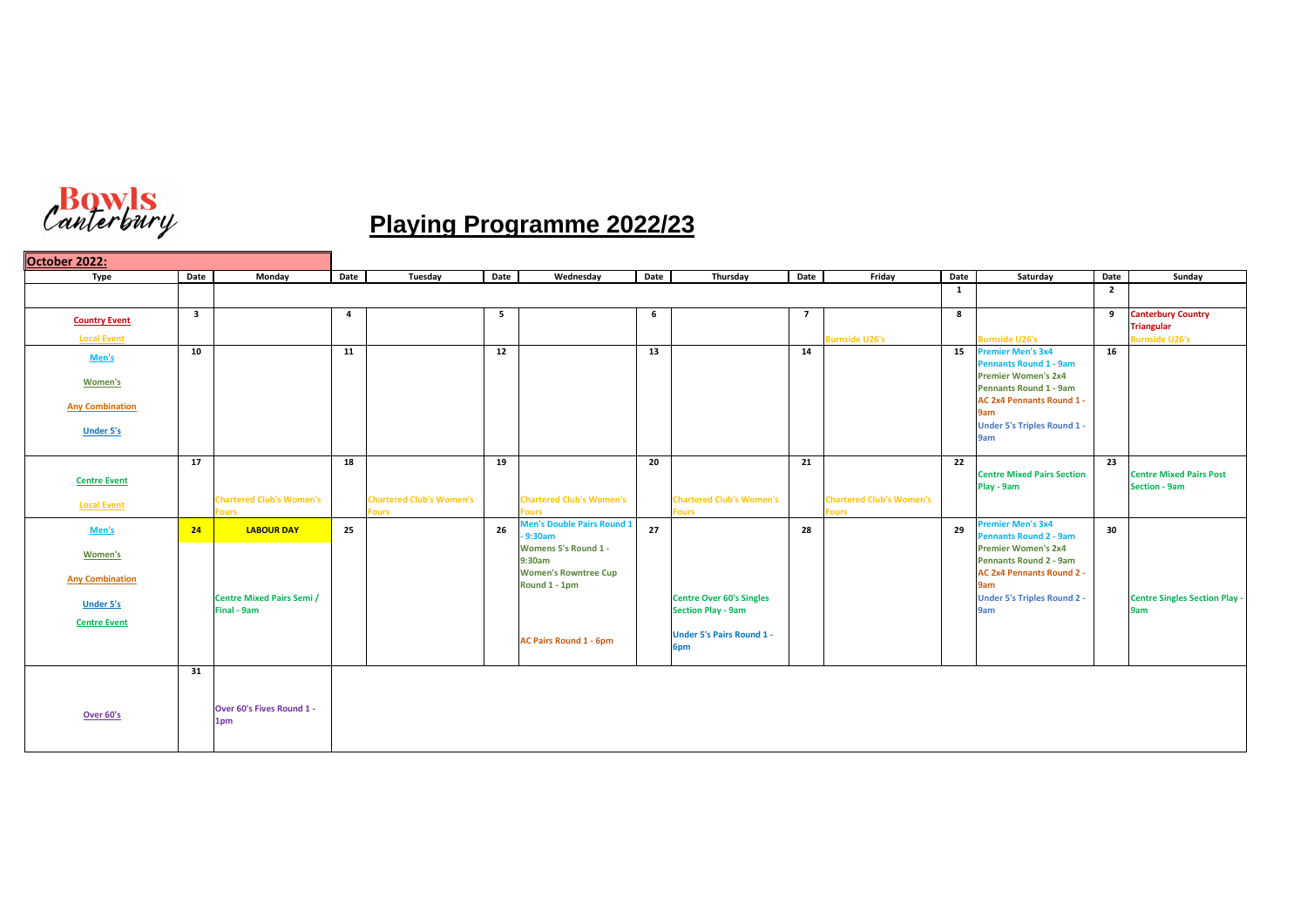| November 2022:              |                |                                  |      |                                 |                |                                                                            |                         |                                                              |      |                                            |                |                                                                                  |      |                                             |
|-----------------------------|----------------|----------------------------------|------|---------------------------------|----------------|----------------------------------------------------------------------------|-------------------------|--------------------------------------------------------------|------|--------------------------------------------|----------------|----------------------------------------------------------------------------------|------|---------------------------------------------|
| Type                        | Date           | <b>Monday</b>                    | Date | <b>Tuesday</b>                  | Date           | Wednesday                                                                  | Date                    | Thursday                                                     | Date | Friday                                     | Date           | Saturday                                                                         | Date | Sunday                                      |
| Men's                       |                |                                  | 1    |                                 | $\overline{2}$ | <b>Men's Double Pairs Round 2</b><br>9:30am<br><b>Womens 5's Round 2 -</b> | $\overline{\mathbf{3}}$ |                                                              | 4    |                                            | 5 <sup>1</sup> | Premier Men's 3x4<br><b>Pennants Round 3 - 9am</b><br><b>Premier Women's 2x4</b> | 6    |                                             |
| <b>Women's</b>              |                |                                  |      |                                 |                | 9:30am                                                                     |                         |                                                              |      |                                            |                | <b>Pennants Round 3 - 9am</b>                                                    |      |                                             |
| <b>Any Combination</b>      |                |                                  |      |                                 |                | <b>Women's Rowntree Cup</b><br>Round 2 - 1pm                               |                         |                                                              |      | <b>Centre Over 60's Singles</b>            |                | <b>AC 2x4 Pennants Round 3 -</b><br>9am                                          |      |                                             |
| <b>Under 5's</b>            |                |                                  |      |                                 |                |                                                                            |                         | <b>Centre Over 60's Singles</b><br><b>Post Section - 9am</b> |      | <b>Post Section (if required) -</b><br>9am |                | <b>Under 5's Triples Round 3 -</b><br>9am                                        |      |                                             |
| <b>Centre Event</b>         |                |                                  |      |                                 |                |                                                                            |                         |                                                              |      |                                            |                |                                                                                  |      |                                             |
|                             |                |                                  |      |                                 |                | <b>AC Pairs Round 2 - 6pm</b>                                              |                         |                                                              |      |                                            |                |                                                                                  |      | <b>Centre Singles Post Section -</b>        |
|                             |                |                                  |      |                                 |                |                                                                            |                         | <b>Under 5's Pairs Round 2 -</b>                             |      |                                            |                |                                                                                  |      | 9am                                         |
|                             |                |                                  |      |                                 |                | <b>Men's Double Pairs Round 3</b>                                          |                         | 6pm                                                          |      |                                            |                | <b>Premier Men's 3x4</b>                                                         |      |                                             |
| Men's                       | $\overline{7}$ |                                  | 8    |                                 | 9              | $-9:30am$                                                                  | 10                      |                                                              | 11   | <b>ANNIVERSARY DAY</b>                     | 12             | <b>Pennants Round 4 - 9am</b>                                                    | 13   |                                             |
| <b>Women's</b>              |                |                                  |      |                                 |                | <b>Womens 5's Round 3 -</b><br>9:30am                                      |                         |                                                              |      |                                            |                | <b>Premier Women's 2x4</b><br><b>Pennants Round 4 - 9am</b>                      |      |                                             |
| <b>Any Combination</b>      |                |                                  |      |                                 |                | <b>Women's Rowntree Cup</b><br>Round 3 - 1pm                               |                         |                                                              |      |                                            |                | <b>AC 2x4 Pennants Round 4 -</b><br>9am                                          |      |                                             |
| <b>Under 5's</b>            |                |                                  |      |                                 |                |                                                                            |                         |                                                              |      |                                            |                | <b>Under 5's Triples Round 4 -</b><br><b>9am</b>                                 |      | <b>Canterbury Selection Day</b>             |
| <b>Representative Event</b> |                |                                  |      |                                 |                |                                                                            |                         |                                                              |      |                                            |                |                                                                                  |      |                                             |
| Over 60's                   |                | Over 60's Fives Round 2 -        |      |                                 |                | <b>AC Pairs Round 3 - 6pm</b>                                              |                         | <b>Under 5's Pairs Round 3 -</b>                             |      | <b>POSTPONEMENT DATE</b>                   |                |                                                                                  |      |                                             |
| <b>Bowls NZ Event</b>       |                | 1pm                              |      | <b>Bowls3Five Round 1 - 6pm</b> |                |                                                                            |                         | 6pm                                                          |      |                                            |                | National Interclub Final                                                         |      | National Interclub Final                    |
| Men's                       | 14             |                                  | 15   |                                 | 16             | <b>Men's Double Pairs Round 4</b><br>$-9:30am$                             | 17                      |                                                              | 18   |                                            | 19             | <b>Premier Men's 3x4</b><br><b>Pennants Round 5 - 9am</b>                        | 20   |                                             |
| <b>Women's</b>              |                |                                  |      |                                 |                | <b>Womens 5's Round 4 -</b>                                                |                         |                                                              |      |                                            |                | <b>Premier Women's 2x4</b>                                                       |      |                                             |
|                             |                |                                  |      |                                 |                | 9:30am<br><b>Women's Rowntree Cup</b>                                      |                         |                                                              |      |                                            |                | <b>Pennants Round 5 - 9am</b><br><b>AC 2x4 Pennants Round 5 -</b>                |      |                                             |
| <b>Any Combination</b>      |                |                                  |      |                                 |                | Round 4 - 1pm                                                              |                         |                                                              |      |                                            |                | 9am<br><b>Under 5's Triples Round 5 -</b>                                        |      |                                             |
| <b>Under 5's</b>            |                |                                  |      |                                 |                |                                                                            |                         |                                                              |      |                                            |                | 9am                                                                              |      |                                             |
| <b>Over 60's</b>            |                | Over 60's Fives Round 3 -        |      |                                 |                |                                                                            |                         |                                                              |      |                                            |                |                                                                                  |      | <b>Centre Triples Section Play -</b>        |
| <b>Bowls3Five</b>           |                | 1pm                              |      |                                 |                | <b>AC Pairs Round 4 - 6pm</b>                                              |                         |                                                              |      |                                            |                |                                                                                  |      | 9am                                         |
| <b>Centre Event</b>         |                |                                  |      | <b>Bowls3Five Round 2 - 6pm</b> |                |                                                                            |                         | <b>Under 5's Pairs Round 4 -</b><br>6pm                      |      |                                            |                |                                                                                  |      |                                             |
| Men's                       | 21             |                                  | 22   |                                 | 23             | <b>Men's Double Pairs Round 5</b><br>9:30am                                | 24                      |                                                              | 25   |                                            | 26             |                                                                                  | 27   |                                             |
| <b>Women's</b>              |                |                                  |      |                                 |                | <b>Womens 5's Round 5 -</b><br>9:30am                                      |                         |                                                              |      |                                            |                |                                                                                  |      |                                             |
| <b>Any Combination</b>      |                |                                  |      |                                 |                | <b>Women's Rowntree Cup</b><br>Round 5 - 1pm                               |                         |                                                              |      |                                            |                |                                                                                  |      |                                             |
| <b>Under 5's</b>            |                |                                  |      |                                 |                |                                                                            |                         |                                                              |      |                                            |                |                                                                                  |      |                                             |
| <b>Over 60's</b>            |                | Over 60's Fives Round 4 -<br>1pm |      |                                 |                | <b>AC Pairs Round 5 - 6pm</b>                                              |                         |                                                              |      |                                            |                | <b>CENTRE / INTERCLUB</b><br><b>POSTPONEMENT DATE</b>                            |      |                                             |
| <b>Bowls3Five</b>           |                |                                  |      |                                 |                |                                                                            |                         |                                                              |      |                                            |                |                                                                                  |      | <b>Centre Triples Post Section -</b><br>9am |
| <b>Centre Event</b>         |                |                                  |      |                                 |                |                                                                            |                         |                                                              |      |                                            |                |                                                                                  |      |                                             |
| <b>Country Event</b>        |                |                                  |      | <b>Bowls3Five Round 3 - 6pm</b> |                |                                                                            |                         | <b>Under 5's Pairs Round 5 -</b><br>6pm                      |      |                                            |                | <b>Country Mens Fours</b><br><b>Malvern</b>                                      |      |                                             |
| Men's                       | 28             | Over 60's Fives Round 5 -        | 29   |                                 | 30             | <b>Men's Double Pairs Round 6</b><br>$-9:30am$                             |                         |                                                              |      |                                            |                |                                                                                  |      |                                             |
| <b>Women's</b>              |                | 1pm                              |      |                                 |                | <b>Womens 5's Round 6 -</b>                                                |                         |                                                              |      |                                            |                |                                                                                  |      |                                             |
|                             |                |                                  |      |                                 |                | 9:30am<br><b>Women's Rowntree Cup</b>                                      |                         |                                                              |      |                                            |                |                                                                                  |      |                                             |
| <b>Any Combination</b>      |                |                                  |      |                                 |                | Round 6 - 1pm                                                              |                         |                                                              |      |                                            |                |                                                                                  |      |                                             |
| <b>Over 60's</b>            |                |                                  |      |                                 |                |                                                                            |                         |                                                              |      |                                            |                |                                                                                  |      |                                             |
| <b>Bowls3Five</b>           |                |                                  |      | <b>Bowls3Five Round 4 - 6pm</b> |                | <b>AC Pairs Round 6 - 6pm</b>                                              |                         |                                                              |      |                                            |                |                                                                                  |      |                                             |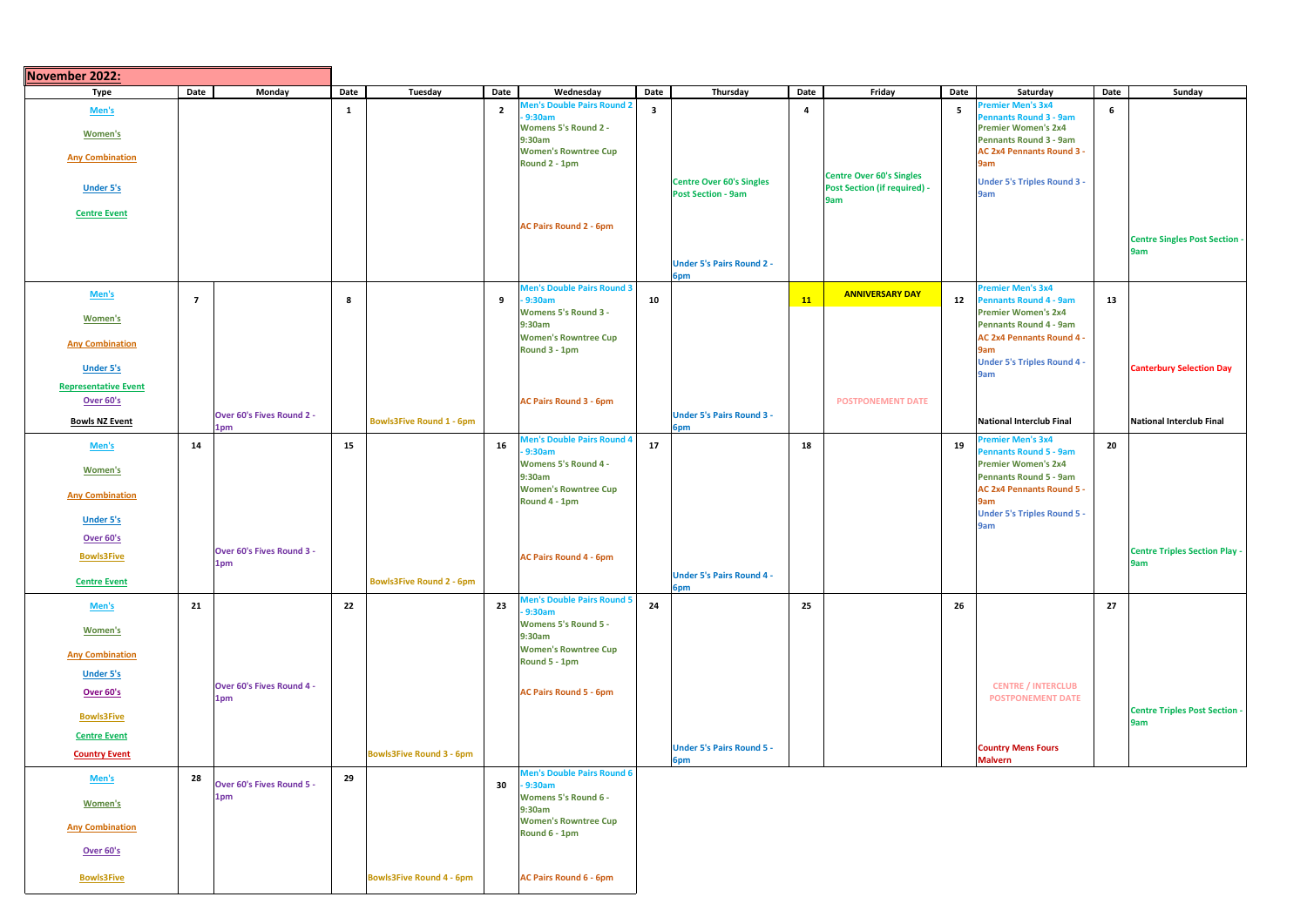| Date<br>Date<br>Date<br>Monday<br>Wednesday<br>Date<br>Thursday<br>Date<br>Friday<br>Date<br><b>Type</b><br>Tuesday<br>Saturday                               | Date |                                               |
|---------------------------------------------------------------------------------------------------------------------------------------------------------------|------|-----------------------------------------------|
|                                                                                                                                                               |      | Sunday                                        |
| <b>Premier Men's 3x4</b><br>Men's<br>$\overline{2}$<br>$\overline{\mathbf{3}}$<br><b>Pennants Round 6 - 9am</b><br>$\mathbf{1}$                               | 4    |                                               |
| <b>Premier Women's 2x4</b><br><b>Women's</b>                                                                                                                  |      |                                               |
| <b>Pennants Round 6 - 9am</b><br><b>AC 2x4 Pennants Round 6 -</b>                                                                                             |      |                                               |
| <b>Any Combination</b><br>9am                                                                                                                                 |      |                                               |
| <b>Under 5's Triples Round 6 -</b><br><b>Under 5's</b><br>9am                                                                                                 |      | <b>Catch up games if required</b>             |
| <b>Centre over 60's Triples</b><br>Catch up games in PM if<br><b>Centre Event</b><br><b>Section Play - 9am</b><br>required                                    |      |                                               |
| <b>Under 5's Pairs Round 6 -</b><br><b>Representative Event</b>                                                                                               |      | <b>Southern Quad - South</b>                  |
| 6pm                                                                                                                                                           |      | <b>Canterbury</b>                             |
| <b>Men's Double Pairs Round 7</b><br><b>Premier Men's 3x4</b><br>Men's<br>9:30am<br><b>Pennants Round 7 - 9am</b><br>$\overline{7}$<br>10<br>6<br>8<br>5<br>9 | 11   |                                               |
| <b>Womens 5's Round 7 -</b><br><b>Premier Women's 2x4</b><br><b>Women's</b>                                                                                   |      |                                               |
| <b>Pennants Round 7 - 9am</b><br>9:30am                                                                                                                       |      |                                               |
| <b>Women's Rowntree Cup</b><br><b>AC 2x4 Pennants Round 7 -</b><br><b>Any Combination</b><br>Round 7 - 1pm<br>9am                                             |      | Men's Sevens Section Play -<br>9am            |
| <b>Centre Over 60's Triples</b><br><b>Under 5's Triples Round 7 -</b><br><b>Centre Over 60's Triples</b>                                                      |      | <b>Women's Sevens Section</b>                 |
| <b>AC Pairs Round 7 - 6pm</b><br><b>Post Section (if required) -</b><br><b>Under 5's</b><br><b>Post Section - 9am</b><br>9am<br>9am                           |      | Play - 9am                                    |
| <b>Over 60's</b>                                                                                                                                              |      | <b>Under 5's Sevens Section</b>               |
| Over 60's Fives Round 6 -<br><b>Bowls3Five</b>                                                                                                                |      | Play - 9am                                    |
| 1pm<br><b>Under 5's Pairs Round 7 -</b><br><b>Bowls3Five Round 5 - 6pm</b><br><b>Centre Event</b>                                                             |      |                                               |
| 6pm<br><b>Men's Double Pairs Playoffs</b>                                                                                                                     |      |                                               |
| Men's<br>12<br>13<br>17<br>14<br>9:30am<br>15<br>16                                                                                                           | 18   |                                               |
| <b>Women's Rowntree Cup</b><br><b>Premier Men's 3x4</b><br><b>Women's</b><br><b>Pennants Playoffs - 9am</b><br><b>Playoffs - 1pm</b>                          |      | Men's Sevens Post Section<br>9am              |
| <b>Premier Women's 2x4</b><br><b>Any Combination</b>                                                                                                          |      |                                               |
| <b>Pennants Playoffs - 9am</b><br><b>Under 5's Triples Playoffs -</b>                                                                                         |      | <b>Women's Sevens Post</b>                    |
| <b>Under 5's</b><br>9am                                                                                                                                       |      | <b>Section - 9am</b>                          |
| <b>Under 5's Pairs Playoffs -</b><br>Over 60's Fives Round 7 -<br>Over 60's<br><b>AC Pairs Playoffs - 6pm</b><br>6pm                                          |      | <b>Under 5's Sevens Post</b><br>Section - 9am |
| 1pm<br><b>Bowls3Five</b><br><b>Bowls3Five Round 6 - 6pm</b>                                                                                                   |      |                                               |
| <b>Men's Double Pairs Playoffs</b><br>Men's<br>20<br>22<br>23<br>19<br>9:30am<br>24<br>21                                                                     | 25   | <b>CHRISTMAS DAY</b>                          |
| <b>Women's</b>                                                                                                                                                |      |                                               |
| <b>Over 60's Fives Playoffs -</b><br><b>Women's Rowntree Cup</b><br><b>Any Combination</b><br>1pm                                                             |      |                                               |
| <b>Playoffs - 1pm</b>                                                                                                                                         |      |                                               |
| <b>Under 5's Pairs Playoffs -</b><br><b>AC Pairs Playoffs - 6pm</b><br><b>Over 60's</b><br><b>Bowls3Five Round 7 - 6pm</b>                                    |      |                                               |
| 6pm<br><b>BOXING DAY</b><br>29<br>30<br>27<br><b>CHRISTMAS DAY</b><br>28<br>31<br>26                                                                          |      |                                               |
| (Observed)                                                                                                                                                    |      |                                               |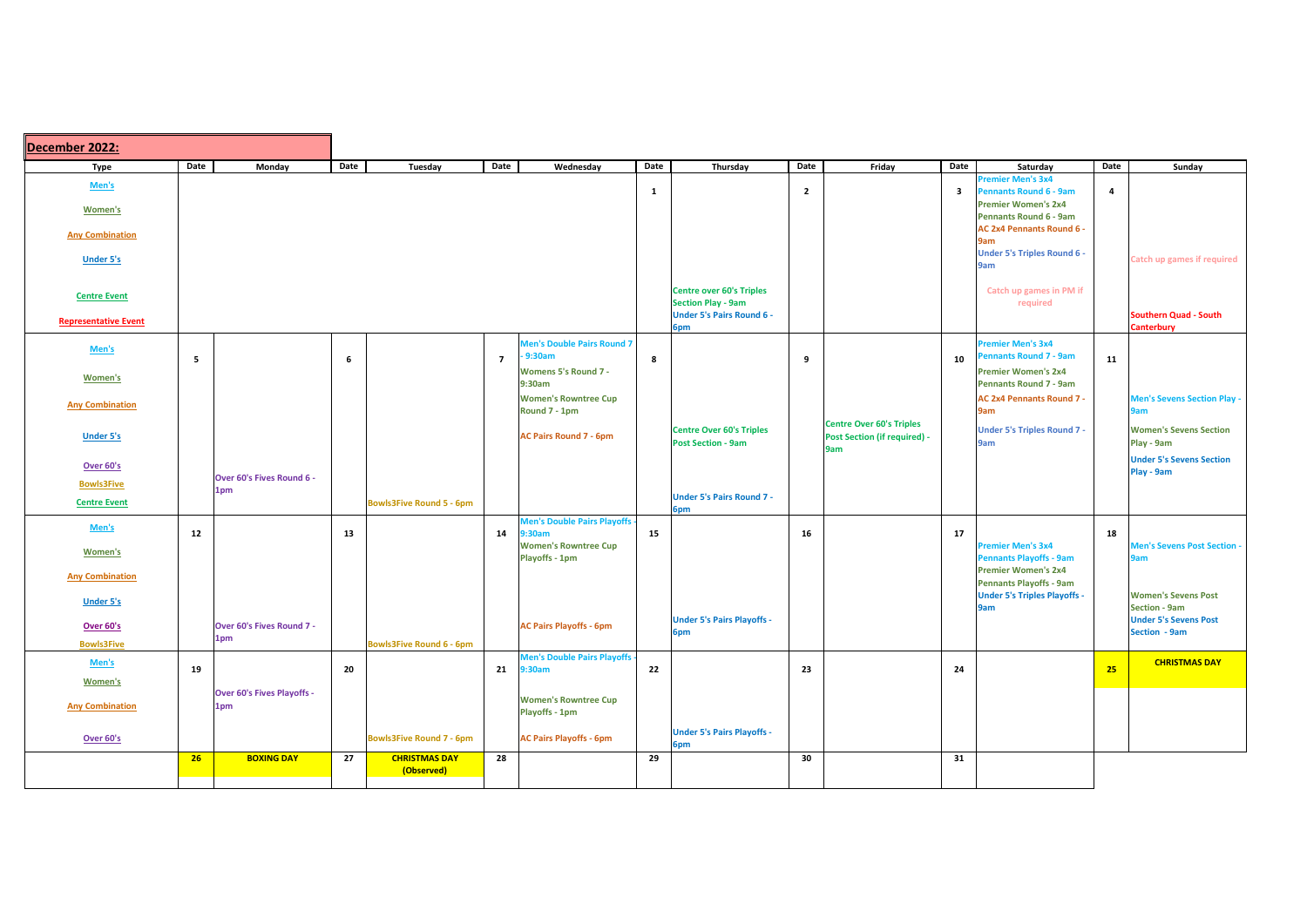| January 2023:                                        |                         |                                               |                |                                                   |                |                                                          |                 |                                                          |      |                                                   |                |                                                                                         |              |                                                                                  |
|------------------------------------------------------|-------------------------|-----------------------------------------------|----------------|---------------------------------------------------|----------------|----------------------------------------------------------|-----------------|----------------------------------------------------------|------|---------------------------------------------------|----------------|-----------------------------------------------------------------------------------------|--------------|----------------------------------------------------------------------------------|
| <b>Type</b>                                          | Date                    | Monday                                        | Date           | Tuesday                                           | Date           | Wednesday                                                | Date            | Thursday                                                 | Date | Friday                                            | Date           | Saturday                                                                                | Date         | Sunday                                                                           |
|                                                      |                         |                                               |                |                                                   |                |                                                          |                 |                                                          |      |                                                   |                |                                                                                         | $\mathbf{1}$ | <b>NEW YEAR HOLIDAY</b>                                                          |
|                                                      | $\overline{\mathbf{2}}$ | <b>NEW YEAR HOLIDAY</b>                       | 3 <sup>7</sup> | <b>NEW YEAR HOLIDAY</b><br>(Observed)             | $\overline{a}$ |                                                          | $5\overline{5}$ |                                                          | 6    |                                                   | $\overline{7}$ |                                                                                         | 8            |                                                                                  |
| <b>Representative Event</b><br><b>Bowls NZ Event</b> |                         | National Singles & Pairs -<br><b>Auckland</b> |                | <b>National Singles &amp; Pairs -</b><br>Auckland |                | National Singles & Pairs -<br><b>Auckland</b>            |                 | <b>National Singles &amp; Pairs -</b><br><b>Auckland</b> |      | <b>National Singles &amp; Pairs -</b><br>Auckland |                | <b>Lindley Neill</b><br><b>National Singles &amp; Pairs -</b><br><b>Auckland</b>        |              | <b>Lindley Neill</b><br><b>National Singles &amp; Pairs -</b><br><b>Auckland</b> |
| <b>Local Event</b>                                   | 9                       |                                               | 10             |                                                   | 11             |                                                          | 12              |                                                          | 13   | <b>Burnside Stu Buttar Pairs</b>                  | 14             | <b>Burnside Stu Buttar Pairs</b>                                                        | 15           | <b>Burnside Stu Buttar Pairs</b>                                                 |
| <b>Centre Event</b>                                  |                         |                                               |                |                                                   |                |                                                          |                 |                                                          |      |                                                   |                | <b>Centre U5 Singles Section</b><br>Play - 9am                                          |              | <b>Centre U5 Singles Post</b><br><b>Section - 9am</b>                            |
| <b>Bowls NZ Event</b>                                |                         | National Singles & Pairs -<br>Auckland        |                |                                                   |                |                                                          |                 |                                                          |      |                                                   |                |                                                                                         |              |                                                                                  |
| Men's<br><b>Women's</b>                              | 16                      |                                               | 17             |                                                   | 18             | <b>Men's Double Triples Round</b><br>$1 - 9:30$ am       | 19              |                                                          | 20   |                                                   | 21             | <b>Men's Premier Watson</b><br><b>Shield Round 1 - 9am</b><br>Men's 3x3's Round 1 - 9am | 22           |                                                                                  |
| <b>Any Combination</b><br><b>Under 5's</b>           |                         |                                               |                |                                                   |                |                                                          |                 |                                                          |      |                                                   |                | <b>Women's Premier Sevens</b><br>Round 1 - 9am<br>AC 8's Round 1 - 9am                  |              | <b>Centre Fours Section Play -</b><br>9am                                        |
| Over 60's                                            |                         |                                               |                |                                                   |                |                                                          |                 |                                                          |      |                                                   |                | <b>Under 5's Fours Round 1 -</b><br>9am                                                 |              |                                                                                  |
| <b>Centre Event</b>                                  |                         | Over 60's Sevens Round 1 -<br>1pm             |                |                                                   |                | <b>AC Pairs Round 1 - 6pm</b>                            |                 | <b>Under 5's Pairs Round 1 -</b><br>6pm                  |      |                                                   |                |                                                                                         |              |                                                                                  |
| Men's                                                | 23                      |                                               | 24             |                                                   | 25             | <b>Men's Double Triples Round</b><br>2 - 9:30am          | 26              |                                                          | 27   |                                                   | 28             | <b>Men's Premier Watson</b><br><b>Shield Round 2 - 9am</b>                              | 29           |                                                                                  |
| <b>Women's</b>                                       |                         |                                               |                |                                                   |                | <b>Women's Double Triples</b><br><b>Round 1 - 9:30am</b> |                 |                                                          |      |                                                   |                | Men's 3x3's Round 2 - 9am                                                               |              |                                                                                  |
| <b>Any Combination</b>                               |                         |                                               |                |                                                   |                |                                                          |                 |                                                          |      |                                                   |                | <b>Women's Premier Sevens</b><br>Round 2 - 9am                                          |              | <b>Centre Fours Post Section -</b><br>9am                                        |
| <b>Under 5's</b>                                     |                         | Over 60's Sevens Round 2 -<br>1pm             |                |                                                   |                |                                                          |                 |                                                          |      |                                                   |                | AC 8's Round 2 - 9am                                                                    |              |                                                                                  |
| Over 60's                                            |                         |                                               |                | <b>Bowls3Five Post Section -</b><br>6pm           |                |                                                          |                 |                                                          |      |                                                   |                | <b>Under 5's Fours Round 2 -</b><br>9am                                                 |              | <b>Country Women's Fours</b>                                                     |
| <b>Centre Event</b>                                  |                         |                                               |                |                                                   |                |                                                          |                 |                                                          |      |                                                   |                |                                                                                         |              | <b>Country Clark Beveridge</b>                                                   |
| <b>Country Event</b>                                 |                         |                                               |                | <b>Bowls3Five Post Section -</b><br>7pm           |                | <b>AC Pairs Round 2 - 6pm</b>                            |                 | <b>Under 5's Pairs Round 2 -</b><br>6pm                  |      |                                                   |                |                                                                                         |              | <b>Juniors</b>                                                                   |
|                                                      | 30                      |                                               | 31             |                                                   |                |                                                          |                 |                                                          |      |                                                   |                |                                                                                         |              |                                                                                  |
| <b>Over 60's</b>                                     |                         | <b>Over 60's Sevens Round 3 -</b><br>1pm      |                | <b>Bowls3Five Finals - 6pm</b>                    |                |                                                          |                 |                                                          |      |                                                   |                |                                                                                         |              |                                                                                  |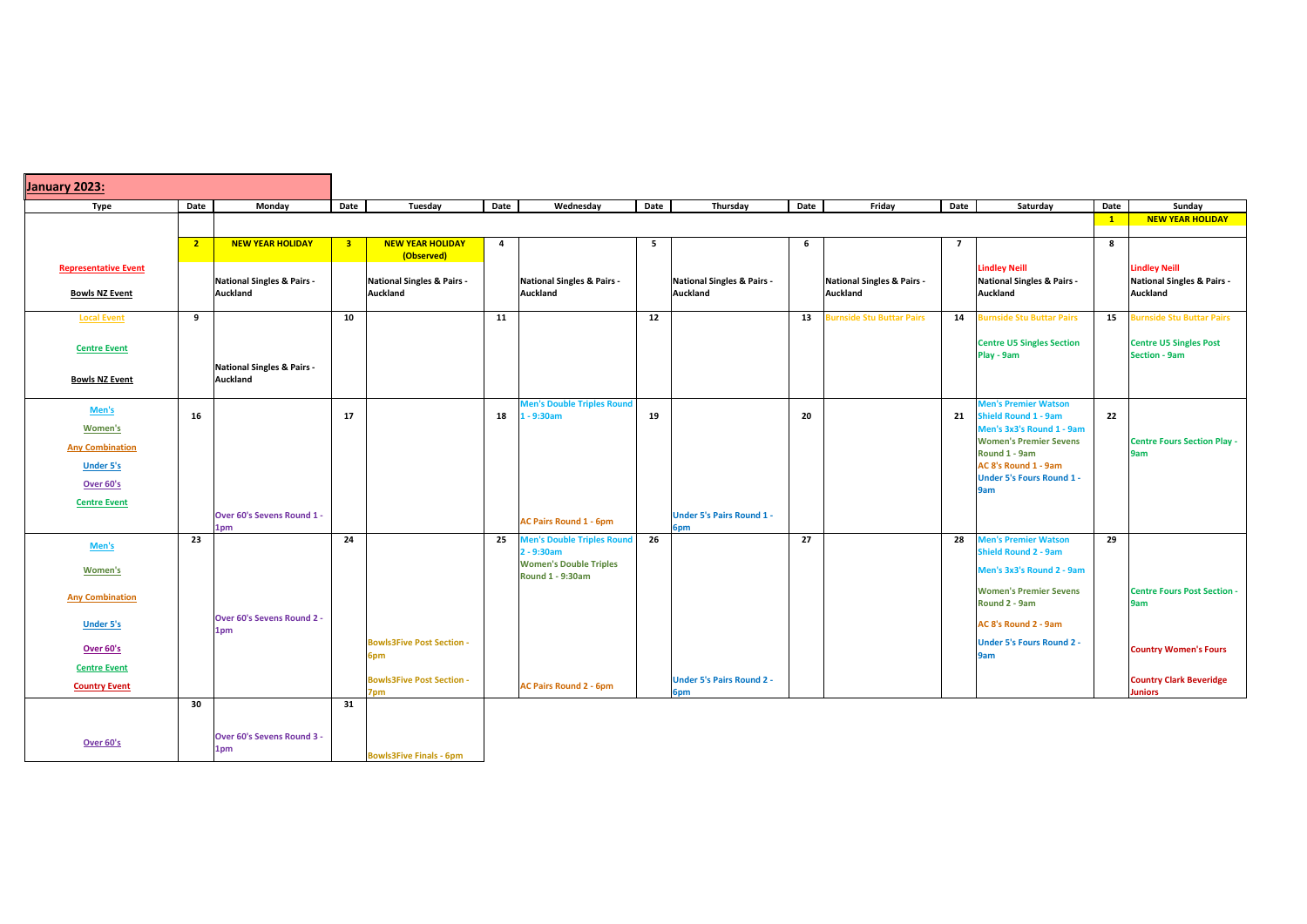| <b>February 2023:</b>       |                 |                                        |                |                                        |              |                                                          |                |                                                            |      |                                    |                |                                                            |      |                                           |
|-----------------------------|-----------------|----------------------------------------|----------------|----------------------------------------|--------------|----------------------------------------------------------|----------------|------------------------------------------------------------|------|------------------------------------|----------------|------------------------------------------------------------|------|-------------------------------------------|
| <b>Type</b>                 | Date            | Monday                                 | Date           | Tuesday                                | Date         | Wednesday                                                | Date           | Thursday                                                   | Date | Friday                             | Date           | Saturday                                                   | Date | Sunday                                    |
| Men's                       |                 |                                        |                |                                        |              | <b>Men's Double Triples Round</b><br>3 - 9:30am          |                |                                                            |      |                                    |                |                                                            |      |                                           |
| <b>Women's</b>              |                 |                                        |                |                                        | $\mathbf{1}$ | <b>Women's Double Triples</b><br><b>Round 2 - 9:30am</b> | $\overline{2}$ |                                                            | 3    |                                    | $\overline{4}$ |                                                            | 5    |                                           |
| <b>Any Combination</b>      |                 |                                        |                |                                        |              |                                                          |                | <b>Centre Over 60's Pairs</b><br><b>Section Play - 9am</b> |      |                                    |                |                                                            |      |                                           |
| <b>Under 5's</b>            |                 |                                        |                |                                        |              |                                                          |                |                                                            |      |                                    |                |                                                            |      |                                           |
| <b>Centre Event</b>         |                 |                                        |                |                                        |              | <b>AC Pairs Round 3 - 6pm</b>                            |                |                                                            |      |                                    |                | Aotearoa Bowls National -                                  |      | Aotearoa Bowls National -                 |
| <b>Representative Event</b> |                 |                                        |                |                                        |              |                                                          |                |                                                            |      |                                    |                | Canterbury                                                 |      | Canterbury                                |
| <b>Bowls NZ Event</b>       |                 |                                        |                |                                        |              |                                                          |                | <b>Under 5's Pairs Round 3 -</b><br>6pm                    |      |                                    |                |                                                            |      | <b>Super Sixes - Canterbury</b>           |
| Men's                       | $6\phantom{.}6$ | <b>WAITANGI DAY</b>                    | $\overline{7}$ |                                        | 8            | <b>Men's Double Triples Round</b><br>4 - 9:30am          | 9              |                                                            | 10   |                                    | 11             | <b>Men's Premier Watson</b><br><b>Shield Round 3 - 9am</b> | 12   |                                           |
| <b>Women's</b>              |                 |                                        |                |                                        |              | <b>Women's Double Triples</b><br><b>Round 3 - 9:30am</b> |                |                                                            |      |                                    |                | Men's 3x3's Round 3 - 9am                                  |      |                                           |
| <b>Any Combination</b>      |                 |                                        |                |                                        |              |                                                          |                | <b>Centre Over 60's Pairs Post</b>                         |      | <b>Centre Over 60's Pairs Post</b> |                | <b>Women's Premier Sevens</b>                              |      | <b>Centre Pairs Section Play -</b>        |
| <b>Under 5's</b>            |                 |                                        |                |                                        |              |                                                          |                | <b>Section - 9am</b>                                       |      | <b>Section (if required) - 9am</b> |                | Round 3 - 9am<br>AC 8's Round 3 - 9am                      |      | 9am                                       |
| <b>Centre Event</b>         |                 |                                        |                |                                        |              |                                                          |                |                                                            |      |                                    |                | <b>Under 5's Fours Round 3 -</b>                           |      |                                           |
|                             |                 |                                        |                |                                        |              |                                                          |                | <b>Under 5's Pairs Round 4 -</b>                           |      |                                    |                | 9am                                                        |      |                                           |
| <b>Representative Event</b> |                 | <b>Super Sixes - Canterbury</b>        |                |                                        |              | <b>AC Pairs Round 4 - 6pm</b>                            |                | 6pm                                                        |      |                                    |                |                                                            |      |                                           |
| Men's                       | 13              |                                        | 14             |                                        | 15           | <b>Men's Double Triples Round</b><br>$5 - 9:30am$        | 16             |                                                            | 17   |                                    | 18             | <b>Men's Premier Watson</b><br><b>Shield Round 4 - 9am</b> | 19   |                                           |
| <b>Women's</b>              |                 |                                        |                |                                        |              | <b>Women's Double Triples</b><br><b>Round 4 - 9:30am</b> |                |                                                            |      |                                    |                | Men's 3x3's Round 4 - 9am                                  |      |                                           |
| <b>Any Combination</b>      |                 |                                        |                |                                        |              |                                                          |                | <b>Centre Over 60's Fours</b><br><b>Section Play - 9am</b> |      |                                    |                | <b>Women's Premier Sevens</b><br>Round 4 - 9am             |      | <b>Centre Pairs Post Section -</b><br>9am |
| <b>Under 5's</b>            |                 |                                        |                |                                        |              |                                                          |                |                                                            |      |                                    |                | AC 8's Round 4 - 9am                                       |      |                                           |
| Over 60's                   |                 |                                        |                |                                        |              | <b>AC Pairs Round 5 - 6pm</b>                            |                |                                                            |      |                                    |                | <b>Under 5's Fours Round 4 -</b><br>9am                    |      |                                           |
| <b>Centre Event</b>         |                 |                                        |                |                                        |              |                                                          |                |                                                            |      |                                    |                |                                                            |      |                                           |
|                             |                 |                                        |                |                                        |              |                                                          |                |                                                            |      |                                    |                | <b>DOUBLEHEADER</b>                                        |      |                                           |
|                             |                 |                                        |                |                                        |              |                                                          |                |                                                            |      |                                    |                | <b>Men's Premier Watson</b>                                |      |                                           |
|                             |                 |                                        |                |                                        |              |                                                          |                |                                                            |      |                                    |                | <b>Shield Round 5 - 1pm</b><br>Men's 3x3's Round 5 - 1pm   |      |                                           |
|                             |                 |                                        |                |                                        |              |                                                          |                |                                                            |      |                                    |                | <b>Women's Premier Sevens</b>                              |      |                                           |
|                             |                 |                                        |                |                                        |              |                                                          |                |                                                            |      |                                    |                | Round 5 - 1pm                                              |      |                                           |
|                             |                 | Over 60's Sevens Round 4 -             |                |                                        |              |                                                          |                | <b>Under 5's Pairs Round 5 -</b>                           |      |                                    |                | AC 8's Round 5 - 1pm<br><b>Under 5's Fours Round 5 -</b>   |      |                                           |
|                             |                 | 1pm                                    |                |                                        |              |                                                          |                | 6pm                                                        |      |                                    |                | 1pm                                                        |      |                                           |
| Men's                       | 20              |                                        | 21             |                                        | 22           | <b>Men's Double Triples Round</b><br>$6 - 9:30$ am       | 23             |                                                            | 24   |                                    | 25             |                                                            | 26   |                                           |
| <b>Women's</b>              |                 |                                        |                |                                        |              | <b>Women's Double Triples</b>                            |                |                                                            |      |                                    |                |                                                            |      |                                           |
| <b>Any Combination</b>      |                 |                                        |                |                                        |              | <b>Round 5 - 9:30am</b>                                  |                |                                                            |      |                                    |                |                                                            |      |                                           |
| Over 60's                   |                 | Over 60's Sevens Round 5 -             |                |                                        |              | <b>AC Pairs Round 6 - 6pm</b>                            |                |                                                            |      |                                    |                |                                                            |      |                                           |
| <b>Bowls NZ Event</b>       |                 | 1pm                                    |                |                                        |              |                                                          |                | <b>National Fours - Otago</b>                              |      | National Fours - Otago             |                | National Fours - Otago                                     |      | National Fours - Otago                    |
|                             | 27              |                                        | 28             |                                        |              |                                                          |                |                                                            |      |                                    |                |                                                            |      |                                           |
| <b>Bowls NZ Event</b>       |                 | <b>National Mixed Pairs -</b><br>Otago |                | <b>National Mixed Pairs -</b><br>Otago |              |                                                          |                |                                                            |      |                                    |                |                                                            |      |                                           |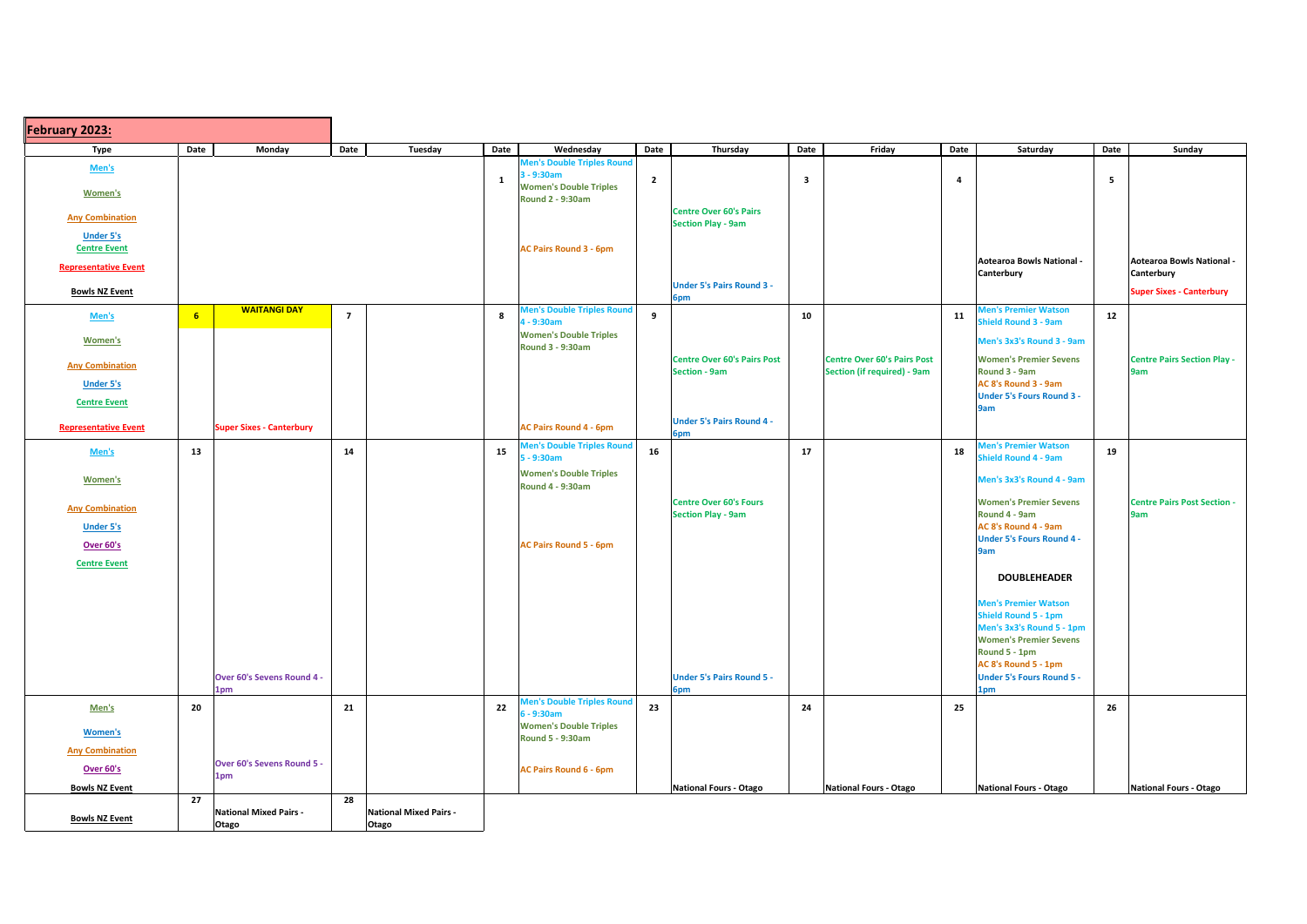| <b>March 2023:</b>          |      |                                    |                 |                                         |      |                                                 |                |                                      |                         |                                    |                |                                                            |             |                                                     |
|-----------------------------|------|------------------------------------|-----------------|-----------------------------------------|------|-------------------------------------------------|----------------|--------------------------------------|-------------------------|------------------------------------|----------------|------------------------------------------------------------|-------------|-----------------------------------------------------|
| <b>Type</b>                 | Date | Monday                             | Date            | Tuesday                                 | Date | Wednesday                                       | Date           | Thursday                             | Date                    | Friday                             | Date           | Saturday                                                   | <b>Date</b> | Sunday                                              |
| Men's                       |      |                                    |                 |                                         | 1    |                                                 | $\overline{2}$ |                                      | $\overline{\mathbf{3}}$ |                                    | $\overline{a}$ | <b>Men's Premier Watson</b><br><b>Shield Round 6 - 9am</b> | 5           |                                                     |
| <b>Women's</b>              |      |                                    |                 |                                         |      |                                                 |                |                                      |                         |                                    |                | Men's 3x3's Round 6 - 9am                                  |             |                                                     |
| <b>Any Combination</b>      |      |                                    |                 |                                         |      |                                                 |                |                                      |                         |                                    |                | <b>Women's Premier Sevens</b><br>Round 6 - 9am             |             | <b>CENTRE FINALS DAY</b>                            |
| <b>Under 5's</b>            |      |                                    |                 |                                         |      |                                                 |                |                                      |                         |                                    |                | AC 8's Round 6 - 9am                                       |             |                                                     |
| <b>Centre Event</b>         |      |                                    |                 |                                         |      |                                                 |                |                                      |                         |                                    |                | <b>Under 5's Fours Round 6 -</b>                           |             |                                                     |
|                             |      |                                    |                 |                                         |      |                                                 |                |                                      |                         |                                    |                | 9am                                                        |             |                                                     |
| <b>Representative Event</b> |      |                                    |                 |                                         |      |                                                 |                | <b>Under 5's Pairs Round 6 -</b>     |                         |                                    |                | <b>Zone 5 Development</b>                                  |             | <b>Zone 5 Development</b>                           |
|                             |      |                                    |                 |                                         |      | <b>National Mixed Pairs -</b>                   |                | 6pm<br><b>National Mixed Pairs -</b> |                         |                                    |                | <b>Tournament</b>                                          |             | <b>Tournament</b>                                   |
| <b>Bowls NZ Event</b>       |      |                                    |                 |                                         |      | Otago                                           |                | Otago                                |                         |                                    |                | <b>Lex Kimber</b>                                          |             | <b>Lex Kimber</b>                                   |
| Men's                       | 6    |                                    | $\overline{7}$  |                                         | 8    | <b>Men's Double Triples Round</b><br>7 - 9:30am | 9              |                                      | 10                      |                                    | 11             | <b>Men's Premier Watson</b><br><b>Shield Round 7 - 9am</b> | 12          |                                                     |
| <b>Women's</b>              |      |                                    |                 |                                         |      |                                                 |                |                                      |                         |                                    |                | Men's 3x3's Round 7 - 9am                                  |             |                                                     |
| <b>Any Combination</b>      |      |                                    |                 |                                         |      | <b>Women's Double Triples</b>                   |                | <b>Centre Over 60's Fours Post</b>   |                         | <b>Centre Over 60's Fours Post</b> |                | <b>Women's Premier Sevens</b>                              |             | <b>CoC Fours - 9am</b>                              |
| <b>Under 5's</b>            |      |                                    |                 |                                         |      | <b>Round 6 - 9:30am</b>                         |                | <b>Section - 9am</b>                 |                         | Section (if required) - 9am        |                | Round 7 - 9am<br>AC 8's Round 7 - 9am                      |             |                                                     |
| <b>Over 60's</b>            |      |                                    |                 |                                         |      |                                                 |                |                                      |                         |                                    |                | <b>Under 5's Fours Round 7 -</b>                           |             |                                                     |
| <b>Centre Event</b>         |      |                                    |                 |                                         |      |                                                 |                |                                      |                         |                                    |                | 9am                                                        |             |                                                     |
| <b>Country Event</b>        |      | Over 60's Sevens Round 6 -         |                 | <b>Ellesmere v Mid Canterbury</b>       |      | <b>AC Pairs Round 7 - 6pm</b>                   |                | <b>Under 5's Pairs Round 7 -</b>     |                         |                                    |                |                                                            |             |                                                     |
|                             |      | 1pm                                |                 | <b>Women</b>                            |      | <b>Men's Double Triples</b>                     |                | 6pm                                  |                         |                                    |                |                                                            |             |                                                     |
| Men's                       | 13   |                                    | 14              |                                         | 15   | Playoffs - 9:30am                               | 16             |                                      | 17                      |                                    | 18             |                                                            | 19          |                                                     |
| <b>Women's</b>              |      |                                    |                 |                                         |      | <b>Women's Double Triples</b>                   |                |                                      |                         |                                    |                |                                                            |             | CoC 1st & 2nd Year Singles -                        |
| <b>Any Combination</b>      |      |                                    |                 |                                         |      | <b>Round 7 - 9:30am</b>                         |                |                                      |                         |                                    |                | <b>CoC Under 5's Singles - 9am</b>                         |             | 9am                                                 |
| <b>Under 5's</b>            |      |                                    |                 |                                         |      |                                                 |                |                                      |                         |                                    |                |                                                            |             |                                                     |
| Over 60's                   |      |                                    |                 |                                         |      |                                                 |                | <b>Under 5's Pairs Playoffs -</b>    |                         |                                    |                |                                                            |             | <b>Country Men's</b><br><b>Quadrangular Mugford</b> |
|                             |      |                                    |                 |                                         |      |                                                 |                | 6pm                                  |                         |                                    |                |                                                            |             | <b>Trophy</b>                                       |
| <b>Centre Event</b>         |      |                                    |                 | <b>Club Executive Tournament</b><br>9am |      |                                                 |                |                                      |                         |                                    |                |                                                            |             |                                                     |
| <b>Country Event</b>        |      | Over 60's Sevens Round 7 -         |                 |                                         |      | <b>AC Pairs Playoffs - 6pm</b>                  |                | National Intercentre -               |                         | National Intercentre -             |                | <b>National Intercentre -</b>                              |             | <b>National Intercentre -</b>                       |
|                             |      | 1pm                                |                 |                                         |      |                                                 |                | <b>Canterbury</b>                    |                         | Canterbury                         |                | <b>Canterbury</b><br><b>Men's Premier Watson</b>           |             | Canterbury                                          |
| Men's                       | 20   |                                    | 21              |                                         | 22   |                                                 | 23             |                                      | 24                      |                                    | 25             | <b>Shield Playoffs - 9am</b>                               | 26          |                                                     |
| <b>Under 5's</b>            |      |                                    |                 |                                         |      |                                                 |                |                                      |                         |                                    |                | <b>Women's Premier Sevens</b><br><b>Playoffs - 9am</b>     |             | <b>CoC Triples - 9am</b>                            |
| Over 60's                   |      |                                    |                 |                                         |      |                                                 |                |                                      |                         |                                    |                |                                                            |             |                                                     |
| <b>Centre Event</b>         |      |                                    |                 |                                         |      |                                                 |                |                                      |                         |                                    |                | <b>Under 5's Fours Playoffs -</b><br>9am                   |             |                                                     |
| <b>Country Event</b>        |      |                                    |                 |                                         |      |                                                 |                |                                      |                         |                                    |                |                                                            |             |                                                     |
|                             |      |                                    |                 |                                         |      |                                                 |                | <b>Under 5's Pairs Playoffs -</b>    |                         |                                    |                |                                                            |             |                                                     |
|                             |      | <b>Over 60's Sevens Playoffs -</b> |                 |                                         |      | Town v Country Over 65's                        |                | 6pm                                  |                         |                                    |                | Rangatahi U20's Singles -                                  |             | Rangatahi U20's Singles -                           |
| <b>Bowls NZ Event</b>       |      | 1pm                                |                 |                                         |      | <b>Darfield</b>                                 |                |                                      |                         |                                    |                | Auckland                                                   |             | Auckland                                            |
| <b>Under 5's</b>            | 27   | Rangatahi Bowls3Five -             | $\overline{28}$ | Rangatahi Bowls3Five -                  | 29   |                                                 | 30             |                                      | 31                      |                                    |                |                                                            |             |                                                     |
| <b>Bowls NZ Event</b>       |      | <b>Auckland</b>                    |                 | <b>Auckland</b>                         |      |                                                 |                |                                      |                         |                                    |                |                                                            |             |                                                     |